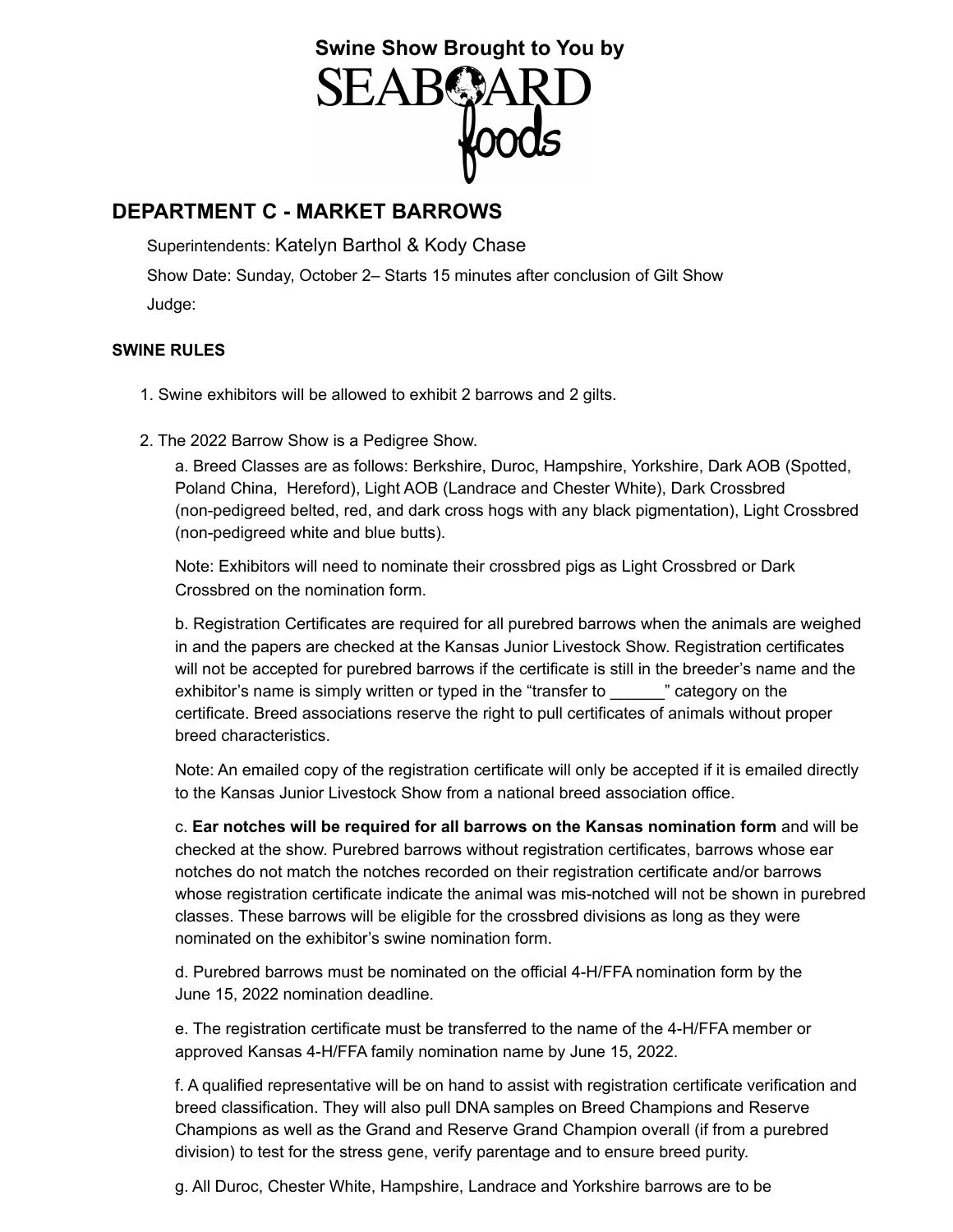guaranteed negative of the stress gene to exhibit at the Kansas Junior Livestock Show. Berkshire barrows must be listed as stress negative on the pedigree or tested as stress negative to exhibit at the KJLS.

h. If an exhibitor questions whether or not their purebred barrow is stress negative, a stress test can be completed at the exhibitor's expense prior to the show to ensure that the barrow is indeed stress negative. If the purebred barrow fails the stress test, it can be moved to the crossbred division at weigh-in time at the show.

i. A barrow enrolled in a particular breed may be changed to the crossbred division before the end of weigh-in at the KJLS. A barrow originally nominated in the crossbred division will not be allowed to switch to a purebred classification after the June 15 nomination deadline.

j. Purebred barrows must meet all registration eligibility requirements of their respective breed associations. NSR and Team Purebred field staff or qualified representatives will inspect all purebred market barrows and pedigrees for breed eligibility.

k. Any purebred barrow that fails the DNA tests for the stress gene, parentage verification or breed purity will forfeit all premiums and awards. Showmanship standings, however, will not be affected by failed test results. If premiums and awards are not returned, the exhibitor will not be allowed to compete in future Kansas Junior Livestock Shows.

3. This year's barrow show will be non-terminal, including the Grand and Reserve Grand Market Hogs. **There will NOT be a base bid available for market animals this year**.

4. When exhibitors arrive on Friday, ear tag numbers are to be turned in at the swine check-in table. Exhibitors will get pen assignments at the check-in table as well.

5. Weight cards will be filled out during swine weigh-in on Saturday from 8am – Noon. All barrows and gilts will go through weigh-in to verify tag numbers, ear notches, and pedigrees. Exhibitors will be able to declare their weights for market barrows, see Rule 6. **WEIGH-IN PROCESS:** The weigh-in process has changed from previous years. To ease the stress on volunteer workers, animals, and exhibitors, KJLS Superintendents and volunteer workers will be coming to exhibitors stalls to complete the weigh-in paperwork. Exhibitor and/or a family member will need to be present, have weights for their swine declared, pedigree papers ready to present, and ear tags cleaned. Exhibitors will receive their show back numbers at this time.

6. Barrow exhibitors are allowed to declare their barrows weight. Minimum weight of barrows will be 230 pounds; maximum weight will be 290 pounds, with a 3-pound variance at weigh-in time if an exhibitor chooses not to declare their barrows weight.

7. Barrows failing to make the minimum weight limit of 230 pounds and barrows exceeding the weight limit of 290 pounds will be shown as super lightweight or super heavyweight animals. These animals will not be eligible to be shown as champions.

8. All barrows must be identified by an official electronic 4-H/FFA ear tag number and breed. **Ear notches will be required for all barrows on the Kansas nomination form and will be checked at the show**. Purebred barrow ear notches must match those on their registration certificate. Improperly or freshly notched pigs will not be allowed to show. Pigs should be ear notched using the universal notching system recognized by the purebred swine associations. All barrows must be identified by an official electronic **Kansas** 4-H/FFA ear tag number and breed.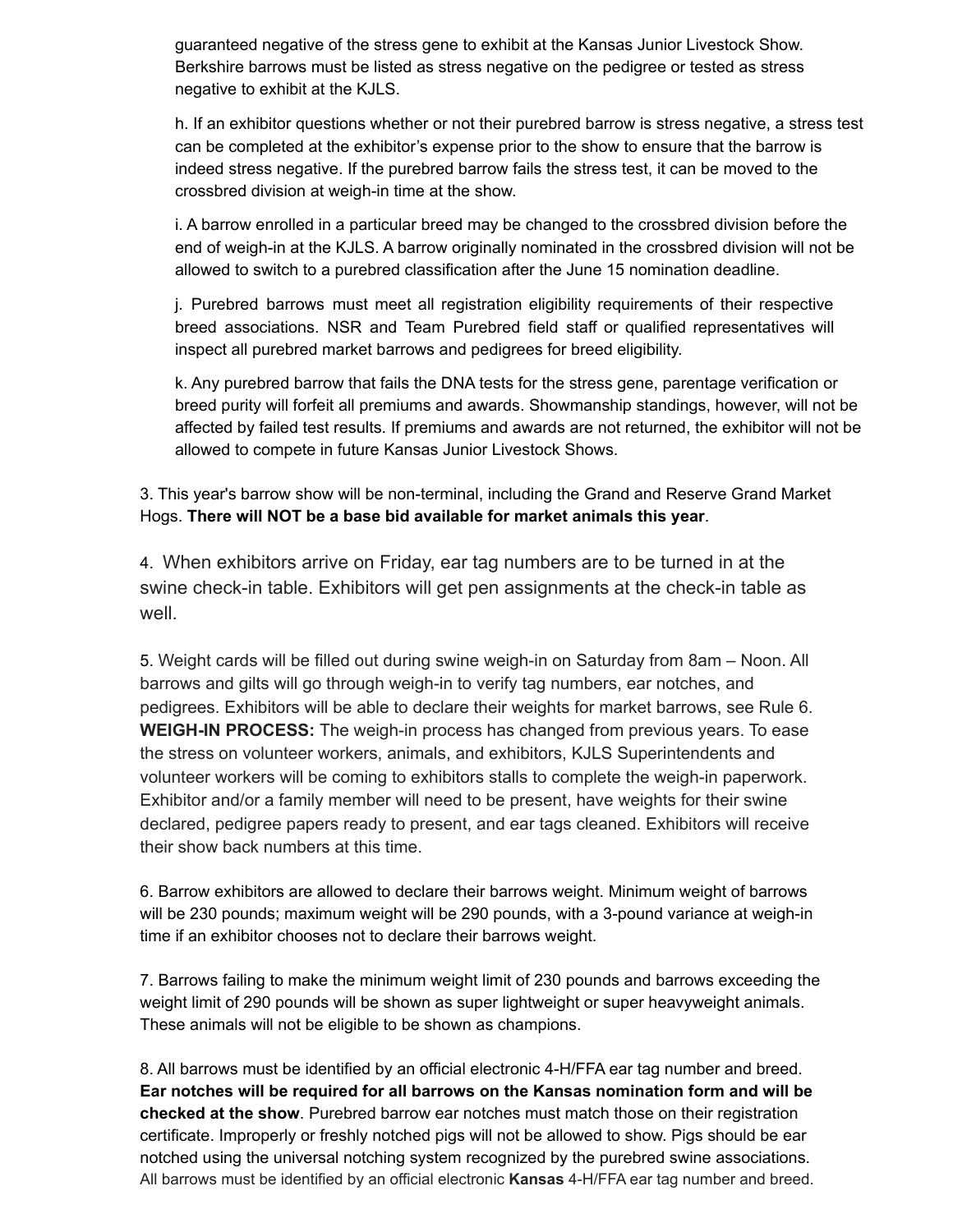9. A qualified veterinarian will also sift out late cuts or other quality defects. All decisions of the committee are final.

10. Barrows must be physically castrated.

11. Each exhibitor will be responsible for bringing their own shavings for their pens.

12. Swine Barn will be closed from 11:00 p.m. to 5:30 a.m. on Friday and Saturday. The barn will be off-limits to all individuals with the exception of show officials.

13. The first and second place animals of each class will be subject to a 12-pound weigh back. Any animal not making the 12-pound weigh back (either light or heavy) will be placed at the bottom of the class.

14. Barrows will not be permitted to leave the building for any purpose following check-in on Friday. Failure to comply will result in a disqualification from the Show.

**BARROW PREMIUM LIST** Premiums will be paid to at least half the class, but will not be paid past 10th place. Amounts will be based on a percentage of the entries per class.

#### **DIVISION-BERKSHIRE**

**DIVISION 51 - DUROC BARROW**

**CHAMPION DUROC BARROW**

**RESERVE CHAMPION DUROC BARROW**

**DIVISION 52 - HAMPSHIRE BARROW**

**CHAMPION HAMPSHIRE BARROW**

**RESERVE CHAMPION HAMPSHIRE BARROW**

**DIVISION 53 - YORKSHIRE BARROW**

**CHAMPION YORKSHIRE BARROW**

**RESERVE CHAMPION YORKSHIRE BARROW**

**DIVISION 54 - DARK AOB BARROW** (Spots, Polands, and Herefords)

**CHAMPION DARK AOB BARROW**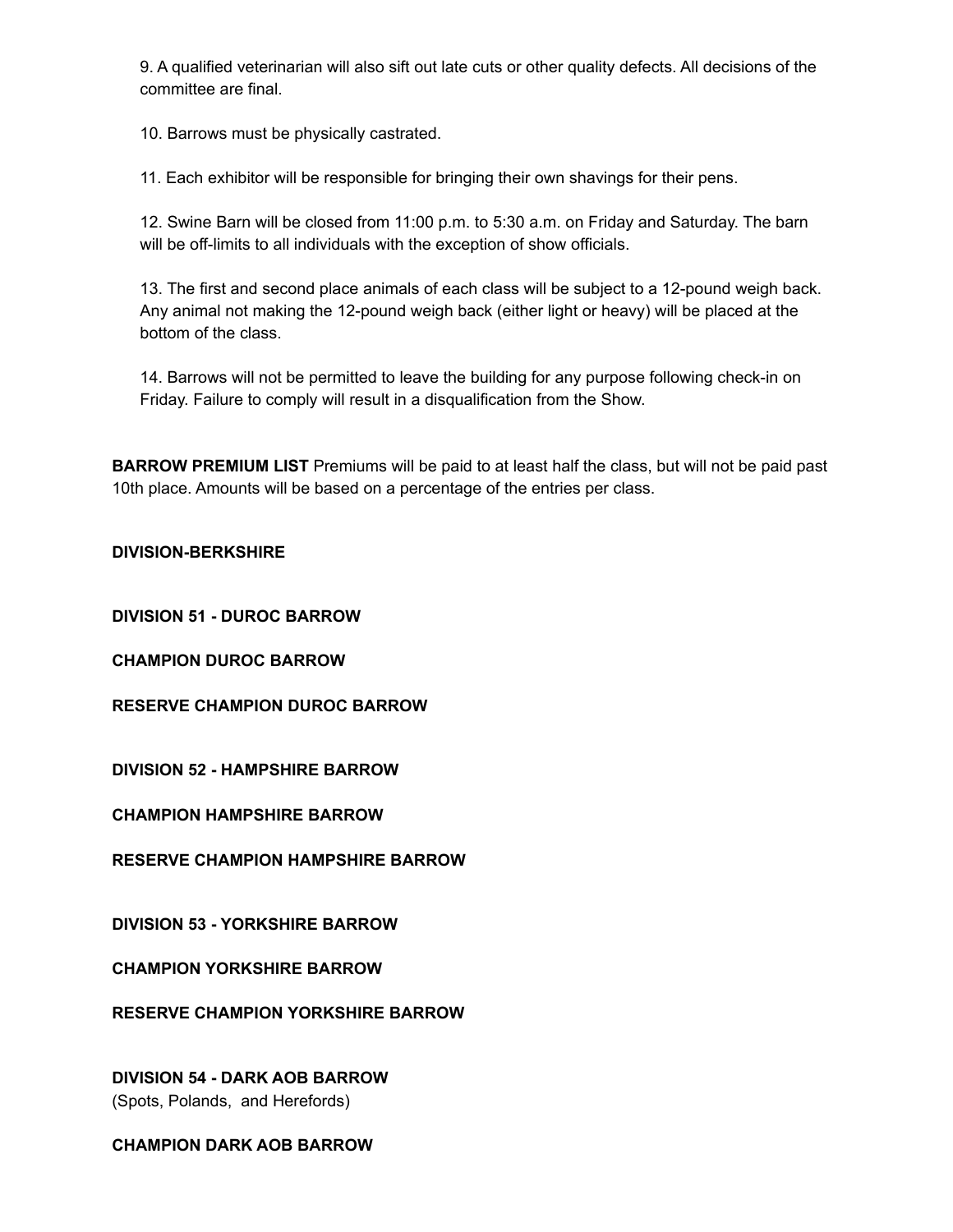# **DIVISION 55 – LIGHT AOB BARROW**

(Landrace and Chester White Barrows)

#### **CHAMPION LIGHT AOB**

#### **RESERVE CHAMPION LIGHT AOB**

**CHAMPION CHESTER WHITE BARROW** \$100 if the following requirements are met: A purebred Chester White from a litter recorded at the Chester White Swine Association (recorded prior to the Show) and providing the owner furnishes a picture and story of winnings to the Chester White Association within 30 days of the Show. This award is not offered if less than (10) Light AOB Barrows are shown.

#### **RESERVE CHAMPION CHESTER WHITE BARROW**

Meeting above requirements, \$50 Special awards are sponsored by the Chester White Swine Record Association, P.O. Box 9758, Peoria, IL 61612, Jack Wall, Executive Secretary.

**DIVISION 56 – DARK CROSSBRED BARROW** (Non-pedigreed belted, red and dark cross barrows with black pigmentation)

#### **CHAMPION DARK CROSSBRED BARROW**

#### **RESERVE CHAMPION DARK CROSSBRED**

#### **DIVISION 57 – LIGHT CROSSBRED BARROW**

(Non-pedigreed white and blue butt barrows)

#### **CHAMPION LIGHT CROSSBRED BARROW**

#### **RESERVE CHAMPION LIGHT CROSSBRED BARROW**

#### **GRAND CHAMPION BARROW**

DUROC, HAMPSHIRE, LANDRACE, AND YORKSHIRE SPECIAL AWARDS The NATIONAL SWINE REGISTRY, 2639 Yeager Road, West Lafayette, IN 47906 is a consolidation of the American YORKSHIRE Club, American LANDRACE Association, HAMPSHIRE Swine Registry, and United DUROC Swine Registry. The NATIONAL SWINE REGISTRY offers \$250 to the owner of the Grand Champion barrow overall breeds in the on-foot Show provided the barrow is a registered DUROC, HAMPSHIRE, LANDRACE or YORKSHIRE and is from a recorded litter. The owner must provide proof of registration and a picture to receive their award.

All award winners must submit proof of registry and supply appropriate picture to the NATIONAL SWINE REGISTRY within 60 days of the show to receive their award.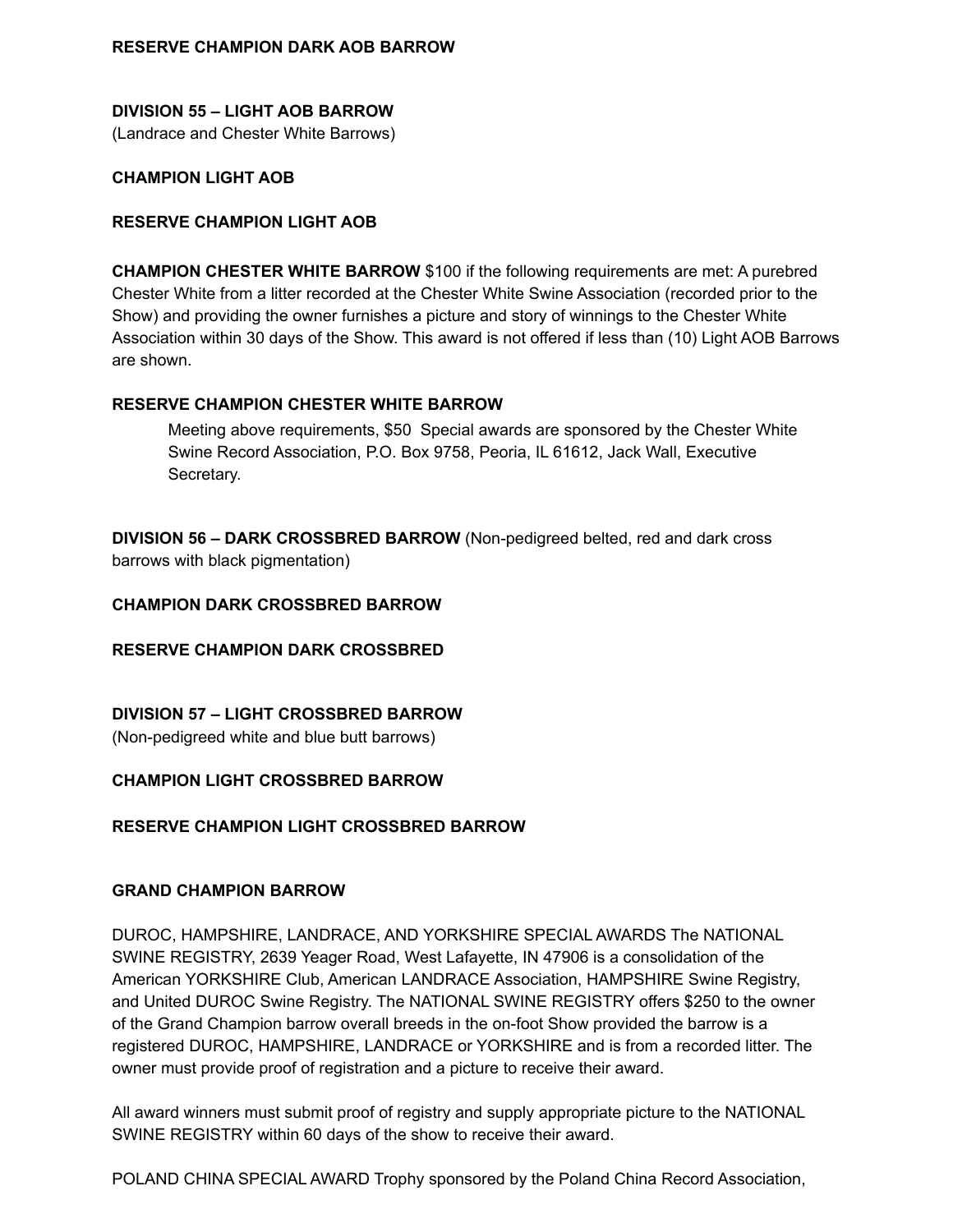Jack Wall, representative, P.O. Box 9758, Peoria, IL 61612, if out of a recorded Poland China litter, and is verified by Show officials.

PUREBRED SPOTTED SPECIAL AWARD \$50 cash award sponsored by the National Spotted Swine Record, Inc., P.O. Box 9758, Peoria, IL 61612, if by a recorded purebred Spotted sow. Proof of registration and an article with picture of winnings must be furnished.

CHESTER WHITE SPECIAL AWARD \$100 if a purebred Chester White from a litter recorded at the Chester White Swine Record Association (recorded prior to the Show) and providing the owner furnishes a picture and story of winnings to Chester White Swine Record Association within 30 days of the Show.

### **RESERVE GRAND CHAMPION BARROW**

The NATIONAL SWINE REGISTRY, 2639 Yeager Road, West Lafayette, IN 47906 is a consolidation of the American YORKSHIRE Club, American LANDRACE Association, HAMPSHIRE Swine Registry, and United DUROC Swine Registry.

The NATIONAL SWINE REGISTRY offers \$100 to the owner of the Reserve Grand Champion Barrow overall breeds in the on-foot Show provided the barrow is registered DUROC, HAMPSHIRE, LANDRACE or YORKSHIRE and is from a recorded litter. The owner must provide proof of registration and a picture to receive their award.

All award winners must submit proof of registry and supply appropriate picture to the NATIONAL SWINE REGISTRY within 60 days of the show to receive their award.

**3 rd Place Overall Barrow**

**4 th Place Overall Barrow**

**5 th Place Overall Barrow**



## **DEPARTMENT D – BREEDING GILT SHOW**

Superintendents: Katelyn Barthol & Kody Chase Date: 8 a.m. Sunday, October 2

1. Entries must be registered Duroc, Hampshire, Yorkshire, Landrace, Berkshire, Chester White,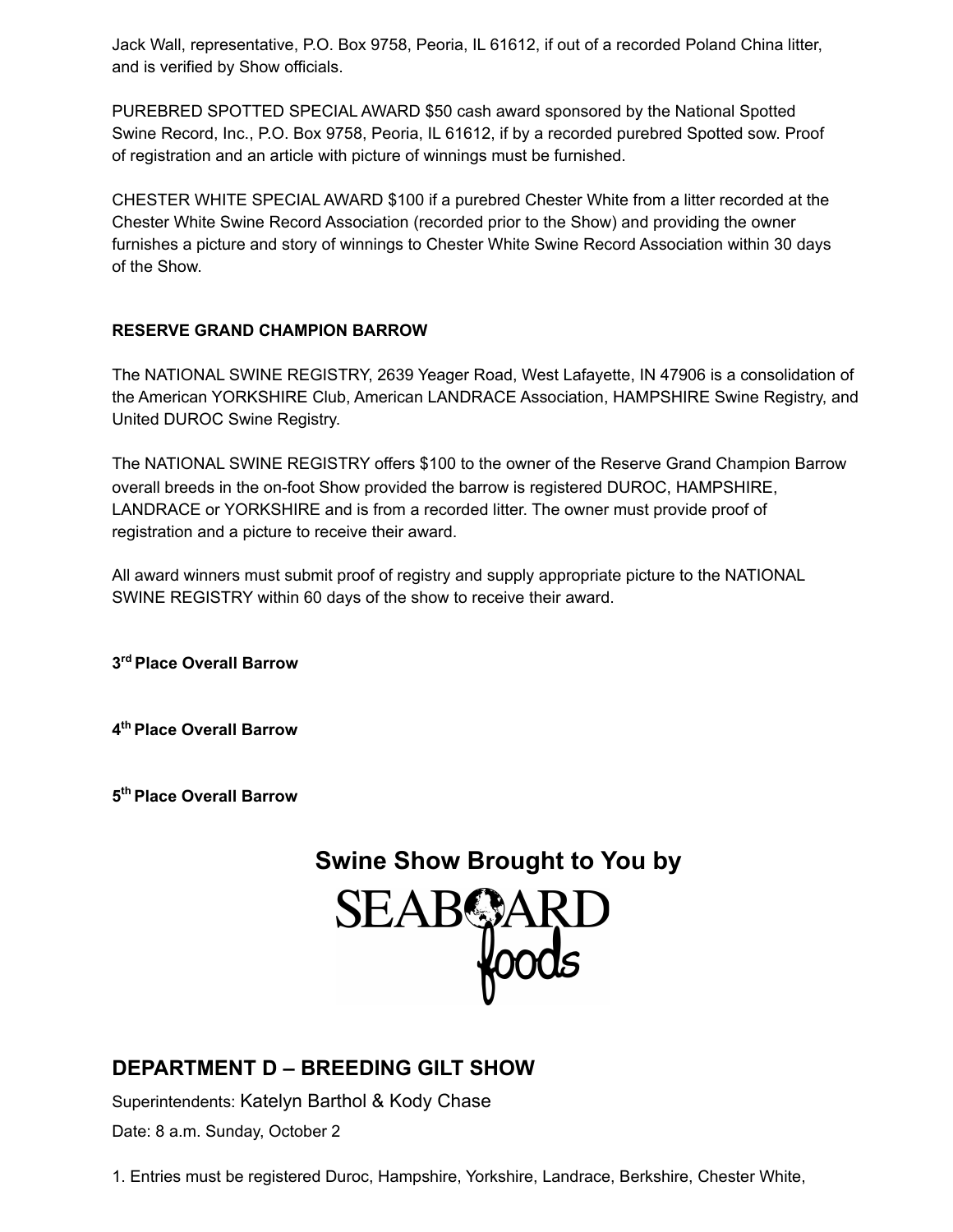Poland, Spot, Hereford and Commercial Gilts that are farrowed on or after February 1, 2022. Exhibitors can enter up to 2 gilts.

2. Pedigreed gilts must meet all registration eligibility guidelines for their respective breed associations. It is the exhibitor's responsibility to be familiar with these guidelines.

3. Entries must be owned by 4-H/FFA members and registration certificates must be in the exhibitor's name or approved family nomination name by June 15 and will not be accepted if the certificate is still in the breeders name and the exhibitor's name is simply written or typed in the "transfer to \_\_\_\_\_\_\_" category on the certificate.

Note: A faxed copy of registration certificates will only be accepted if it is faxed directly to the Kansas Junior Livestock Show from a national breed association office.

4. Pedigreed and commercial gilts must have an official 4-H/FFA tag in their ear. **Ear notches will be required on the Kansas nomination form for Commercial Gilts** and will be checked at the show. Commercial gilts must be nominated by the June 15 nomination deadline. Pedigreed and commercial gilts must have an official electronic **Kansas** 4-H/FFA tag in their ear.

5. A representative of the National Swine Registry, Team Purebred and/or appropriate breed association representative will be on hand to assist with registration certificate verification and breed classification. Breed associations reserve the right to pull certificates of animals without proper breed characteristics. If a certificate is pulled, that gilt will not be allowed to show.

6. All breed champions, reserve champions, and/or randomly selected gilts may be DNA blood tested by breed association representatives for presence of the stress gene, parentage verification and breed purity based on their respective breed guidelines. Any gilt that fails these DNA tests will forfeit all gilt show premiums and awards. Any premiums/cash awards due will not be awarded until all test results are verified by breed association offices.

7. This show is non-terminal for pedigreed and commercial breeding gilts and no floor price will be provided for any swine.

8. Breed classes will be offered as follows and will be broken by age if numbers warrant it. A Champion and Reserve Champion will be selected for each breed. A Supreme and Reserve Supreme Gilt will be selected from breed champions and reserves.

Berkshire Duroc Hampshire Yorkshire Light AOB (Chester and Landrace) Dark AOB (Berkshire, Hereford, Poland and Spot) Commercial

9. The commercial gilt division will be broken by weight. Maximum weight on Commercial gilts is 375 lbs with a 15 pound weigh back. Exhibitors will be able to declare their weights for commercial gilts. The declared weight will need to be known at weigh-in. Please see Rule 5 in the barrow division to see how the Weigh-in process will go.

#### **DIVISION -BERKSHIRE**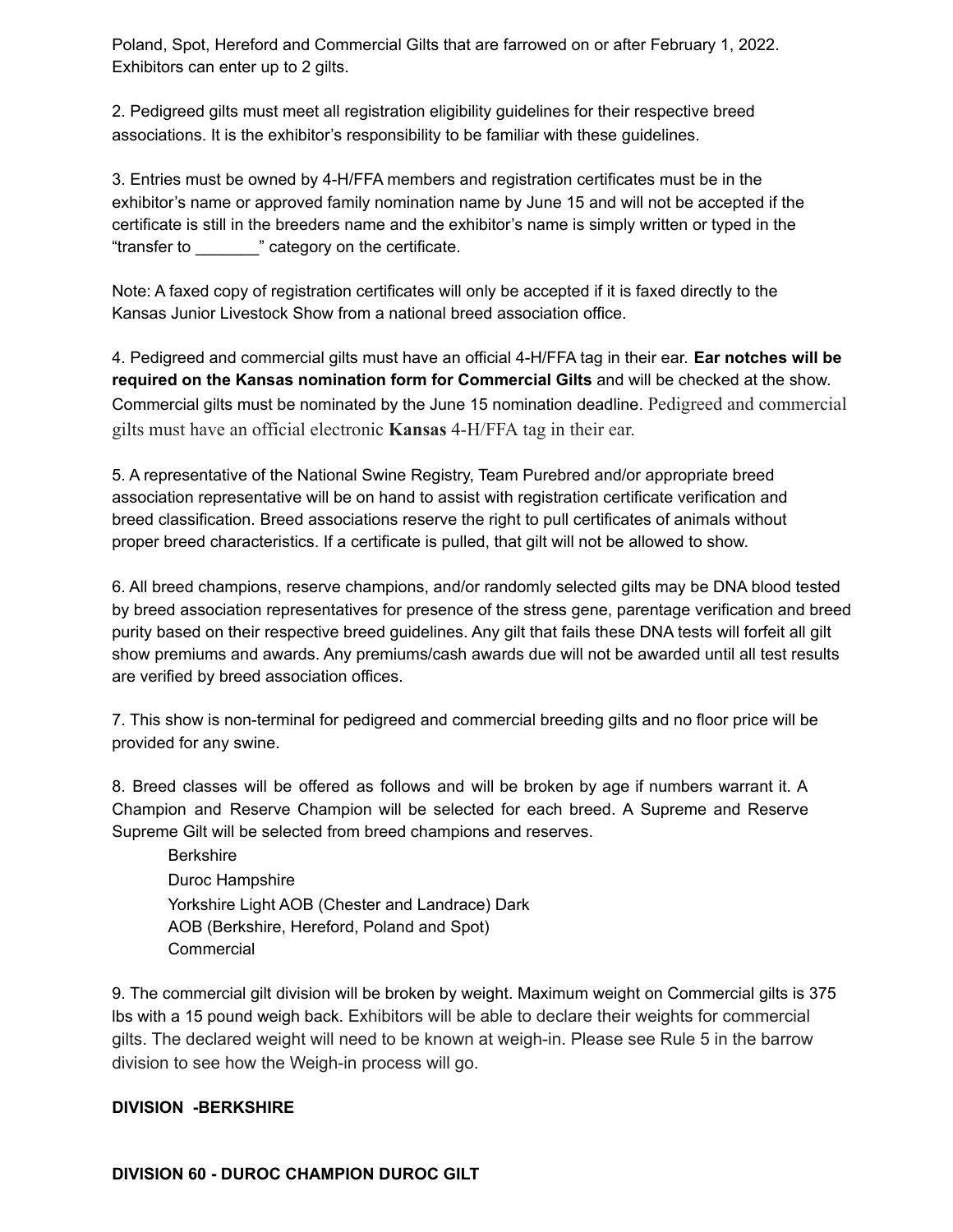**RESERVE CHAMPION DUROC GILT**

**DIVISION 61 - HAMPSHIRE CHAMPION HAMPSHIRE GILT**

**RESERVE CHAMPION HAMPSHIRE GILT**

**DIVISION 62 - YORKSHIRE CHAMPION YORKSHIRE GILT**

**RESERVE CHAMPION YORKSHIRE GILT**

**DIVISION 63 – LIGHT AOB CHAMPION LIGHT AOB GILT**

**RESERVE CHAMPION LIGHT AOB GILT**

**DIVISION 64 – DARK AOB**

**CHAMPION DARK AOB GILT**

**SUPREME CHAMPION GILT**

**CHAMPION COMMERCIAL GILT**

**DIVISION 65 – COMMERCIAL**

**RESERVE CHAMPION AOB GILT**

**RESERVE SUPREME CHAMPION GILT**

**RESERVE CHAMPION COMMERCIAL GILT**

**3 RD OVERALL GILT**

**4 TH PLACE OVERALL GILT**